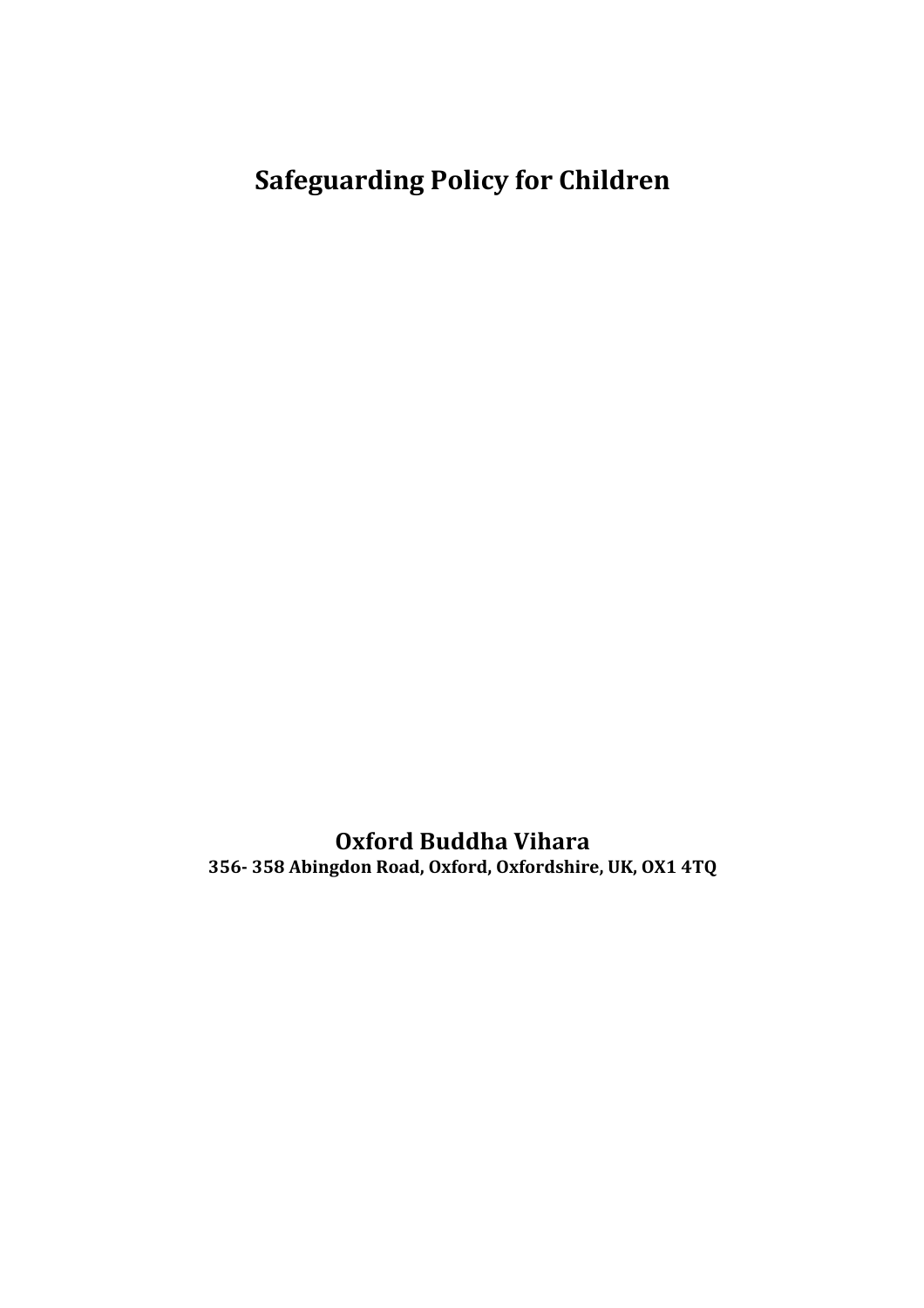## **MANAGE THE RISKS**

Protecting people and safeguarding responsibilities should be a governance priority for all charities. It is a fundamental part of operating as a charity for the public benefit. As part of fulfilling your trustee duties, you must take reasonable steps to protect from harm people who come into contact with your charity.

This includes:

- people who benefit from our charity's work
- volunteers
- other people who come into contact with our charity through its work

The Charity Commission will hold trustees to account if things go wrong and will check that trustees followed this guidance and the law. Trustees are expected to take responsibility for putting things right.

Trustees should promote a fair, open and positive culture and ensure all involved feel able to report concerns, confident that they will be heard and responded to.

We expect all trustees to make sure our charity:

- has appropriate policies and procedures in place, which are followed by all trustees and volunteers
- checks that people are suitable to act in their roles
- knows how to spot and handle concerns in a full and open manner
- has a clear system of referring or reporting to relevant organisations as soon as concerns are suspected or identified?
- sets out risks and how we will be managed in a risk register which is regularly reviewed
- follows statutory guidance, good practice guidance and legislation relevant to our charity: this guidance links to the main sources of information
- is quick to respond to concerns and carry out appropriate investigations
- does not ignore harm or downplay failures
- has a balanced trustee board and does not let one trustee dominate its work trustees should work together
- makes sure protecting people from harm is central to its culture
- has enough resources, including trained staff/volunteers/trustees for safeguarding and protecting people
- conducts periodic reviews of safeguarding policies, procedures and practice

According to the Government's guidance, our charity's policies and procedures for protecting people and where appropriate, safeguarding should be:

- put into practice
- responsive to change
- reviewed as necessary, always following a serious incident and at least once a year
- available to the public

We have to make all trustees, and volunteers aware of our policies. They all need to know how to apply them when required.

In the policies, we make clear how we will: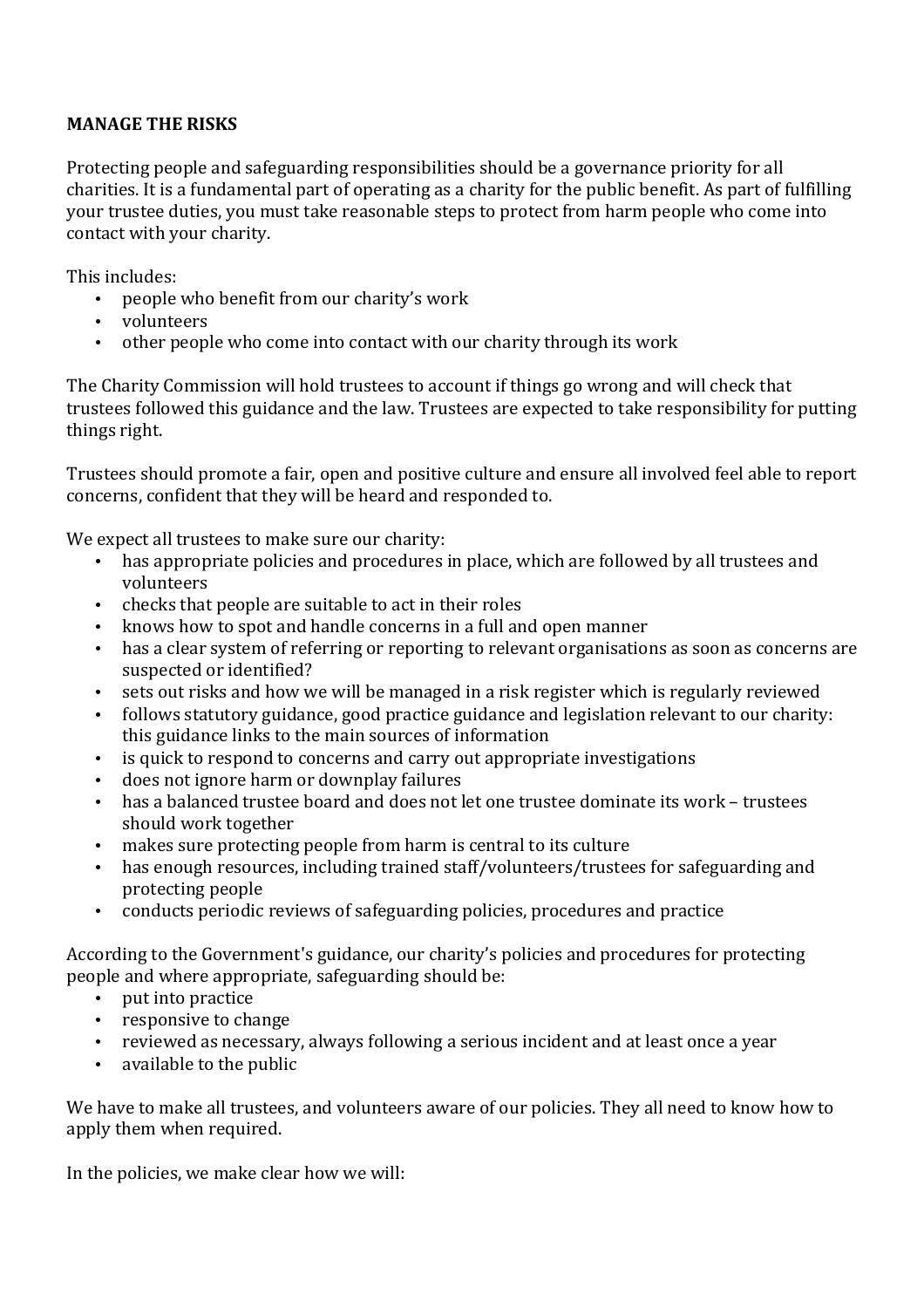- protect people from harm
- make sure people can raise safeguarding concerns
- handle allegations or incidents
- respond, including reporting to the relevant authorities

#### **PRINCIPLES**

#### **The purpose of this polices**

This policy sets out the approach to safeguarding and promoting the welfare of children when they are in contact with the Oxford Buddha Vihara (OBV). It applies to all aspects of our work and to everyone involved in the activities of the OBV.

This policy outlines the procedure to follow if you have a safeguarding concern and how decisions are made.

#### **Definitions**

Children refers to those under 18 years of age.

#### **Our values**

The OBV is a Buddhist charity run by members of the Theravada Buddhism and Community. Some of its activities involve children and voung people, either by arrangement, for example school visits or family activities, or in the form of casual visitors.

The trustees of the OBV recognize their responsibility to Safeguard those aged under 18 visiting or involved in the OBV activities, as set out by the Charity Commission in its latest guidance.

#### **Raising awareness of the policy**

The OBV must ensure that all Trustees are made aware of this policy and their responsibility ensuring that the OBV keeps children safe from abuse, neglect and exploitation.

This policy applies to all, including trustees, volunteers, parents and anyone else working on behalf of the OBV, whether as a Friend, Mitra or Order member.

Training is available online upon request from the Trustee Committee on conducting risk assessments in relation to working with children and vulnerable adults.

#### *We recognise that:*

The child's welfare is paramount, as is that of the vulnerable adult.

- All members regardless of age, disability, gender, ethnicity, religious belief, sexual orientation or identity, have the right to equal protection from harm.
- Partnership with children, young people, their parents, carers and other agencies is essential in promoting children and vulnerable people's welfare.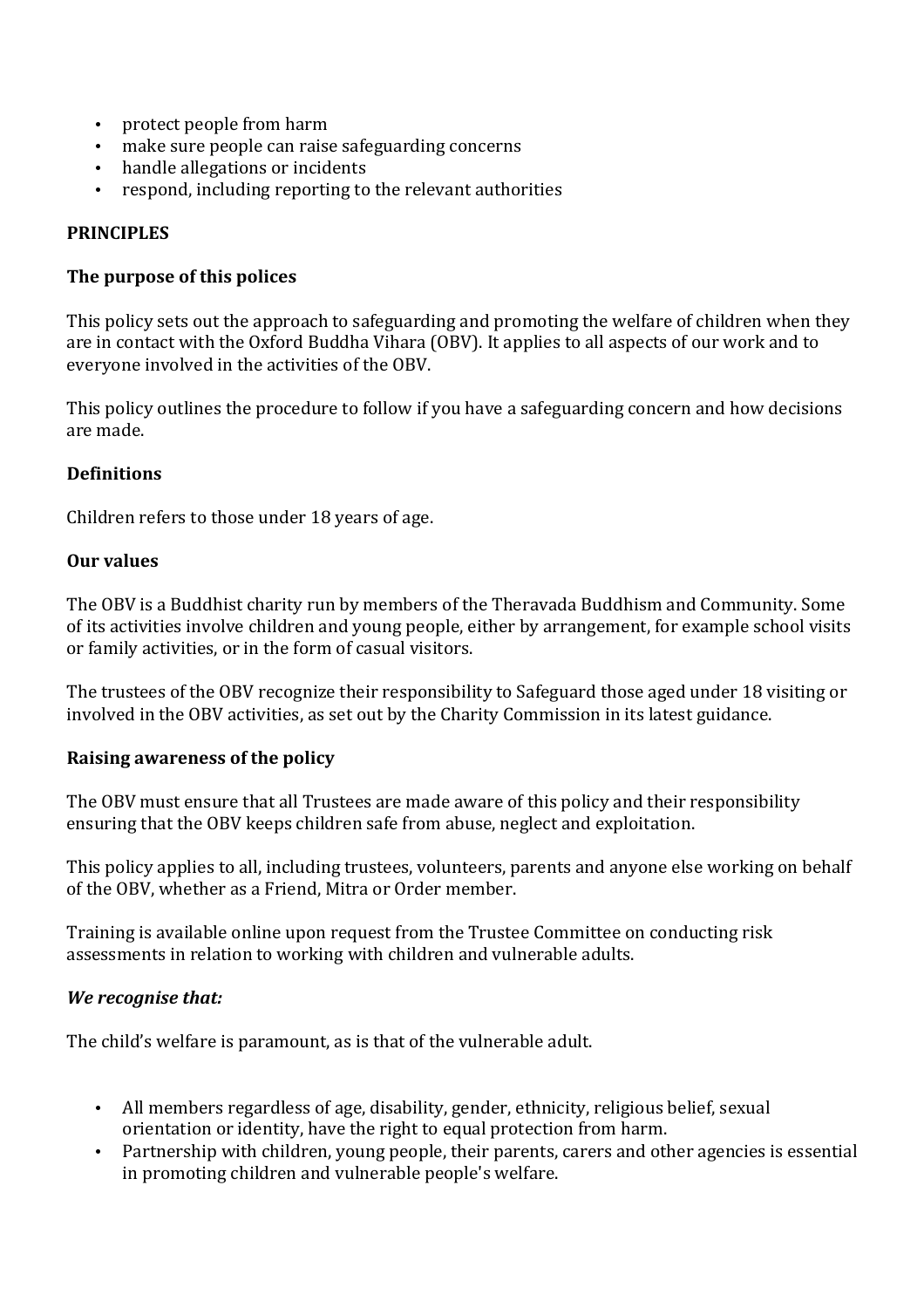All suspicions and allegations of abuse will be taken seriously and responded swiftly and appropriately.

## *We will capture to safeguard children by:*

- Valuing them, listening to and respecting them
- Adopting child protection guidelines and a code of conduct (Five Precepts) for volunteers in the OBV
- Recruiting volunteers safely, ensuring checks are made where necessary
- Sharing information about child protection and good practice with children, parents and volunteers
- Sharing information about concerns with agencies who need to know and involving parents and children appropriately
- Providing effective management for volunteers through supervision, support and training

Dr Ninithet Than Hlaing and Dr Nang Hnin Nu Nu Kyi, our Safeguarding Officers, are responsible for the protection of children who may be at risk at the OBV.

The World Health Organisation defines "Child abuse" as "all forms of physical and/or emotional illtreatment, sexual abuse, neglect or negligent treatment or commercial or other exploitation, resulting in actual or potential harm to the child's health, survival, development or dignity in the context of a relationship of responsibility, trust or power."

# **POLICY GUIDANCE**

# *Engaging safely with children in person*

Outside of our own personal and family relationships, we will not arrange to meet any child under 16 individually anywhere without written permission from their parent or guardian. Having gained such permission, we will conduct individual meetings with a child under 16 in public spaces such as our Buddhist Centre reception area or a room with the door open. We do not need parental permission to meet those aged 16-17 but we will take care to meet in public spaces such as our Buddhist Centre reception area or a room with the door open. We will not give lifts to those under 16 on their own.

# *Engaging safely with children online and on social media*

We are aware that individual contact with under 18s online or using social media carries the risk of accusations of "grooming" (relationships established with a view to sexual contact). We will not engage personally by email, text or online with anyone under 16 using social media, for example by friending them on Facebook or including them in WhatsApp groups or similar.

As a Buddhist Centre, we may receive emails from school pupils wanting information about Buddhism. Having answered their questions, we will not engage in more personal correspondence.

# *Welcoming school visits safely*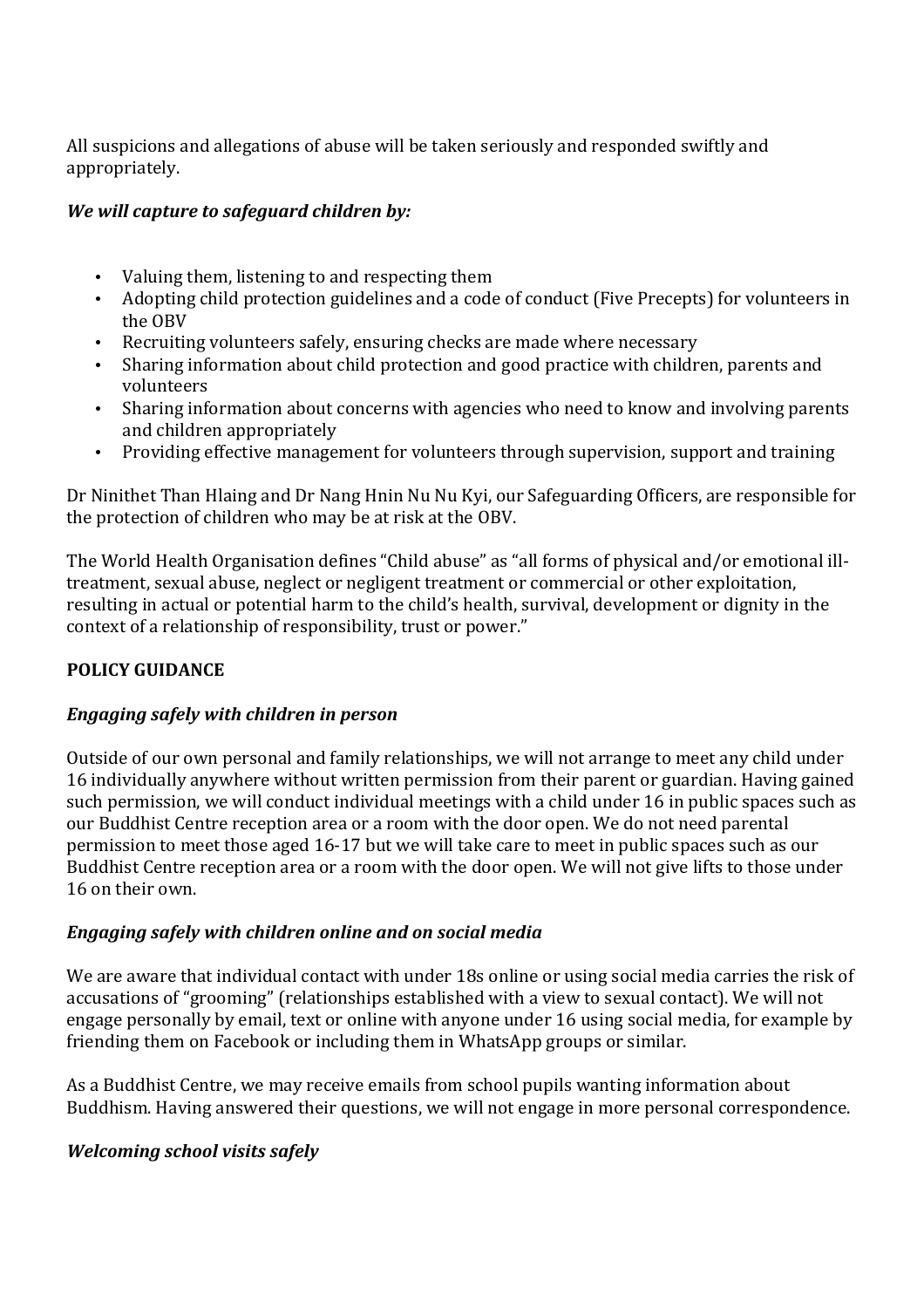Schools and other youth groups visit the OBV. We will require every group to bring at least two adults capable of supervising the group. We will make clear that we are not to be left alone with their pupils. Schools are responsible to DBS check for those adults supervising the groups.

## *Disclosure and Barring Service (DBS) checks*

We will ensure that the core team (Mitras or Order members, volunteers) running any OBV activities or events specifically intended for those under 18 have been security checked by the DBS. Anyone else who has not been DBS checked must always be supervised by someone who is DBS checked.

Exception: This does not apply to general activities at which someone under 18 may happen to attend from time to time. This is because we understand that children are most at risk in classes and other events specifically provided for them (especially regular, repeated events) because those who wish to gain access to children look for opportunities to become a familiar and trusted figure to children, for instance seeking to join the team running children's activities.

# *Safeguarding training*

The OBV is committed to ensuring that everyone who works as a volunteer teacher understands their safeguarding responsibilities and keeps their knowledge up to date. They must complete an online safeguarding training package within 3 months of taking up the volunteer post, and after that at 3-yearly intervals. There will also be regular refresher training on safeguarding children, including on specific areas of risk and safeguarding practice.

## *Children's events where parents are not present*

We understand that where an OBV event for under 18s does not involve some or all of the children's parents, we must have written permission from the parent/guardian of each child and both the core team running the event and the OBV trustees must be DBS checked. This is because in the absence of parents, the trustees assume legal guardianship for the children for the duration of the event, even if the trustees are not present.

Exception: This does not apply to school group visits to the OBV, which are under the legal supervision of their own teachers.

## *Managing those who pose a risk to children*

We will not allow someone who is likely to pose a risk to children to have contact with children (i.e. a known sex offender or someone who has disclosed a sexual interest in children). Such a person will be asked by the Safeguarding officer to negotiate a behaviour contract setting out the terms of their continued participation at the OBV.

## *Reporting concerns or allegations*

All reports or suspicions about abuse must be treated seriously. They may include:

• Something you see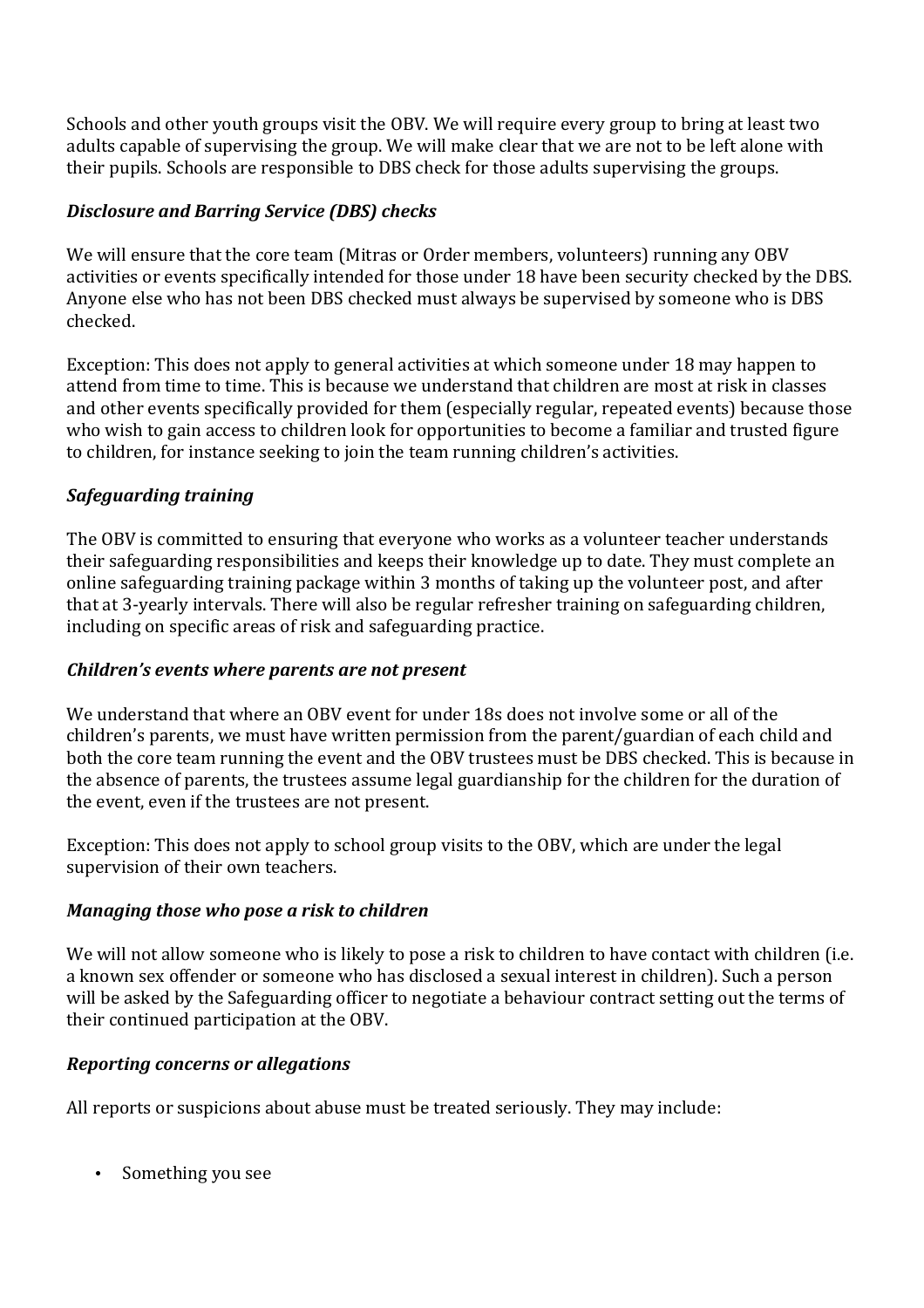- Something you are told by someone else
- Rumours about a person's previous behaviour
- Behaviour you observe in a child and
- Disclosure from a child directly.

## **PROCEDURES**

#### *Guarding against abuse*

All leaders of OBV activities where a child is likely to attend will be given the OBV's Child Protection Policy to read and the OBV's Child Protection Code of Conduct Policy to read and sign.

- All leaders of the following OBV activities will be required to have DBS checks.
- All team members, volunteers for Sunday School, Summer Ordination and Family Retreats, will be required to read and sign the OBV's Children and Vulnerable Adults Protection Code of Conduct document.

*Exception* - *Occasional volunteers, assistants, guests to OBV activities where children may attend will* not need to have to read the Child Protection Policy or Code of Conduct document. They will not be left *alone* with the child/children at any time.

## *What to do if a person under 18 alleges abuse*

- Be aware the child may have been threatened and may be very afraid.
- Look directly at the child.
- Keep calm and reassure the child that they are doing the right thing and are not to blame. even if they have broken some rules.
- Accept what the child says without judgment. Never suggest that the child may be wrong or mistaken. Your responsibility is to take them seriously, not to decide whether what they are saving is true.
- Never push for information or question the child. Let them tell you as much as they are ready to tell you.
- Be honest. Do not promise confidentiality; let them know you will have to get help for them but that you will try to involve them in what should happen next. This means that you will need to share what they say with others - on a need-to-know basis only.

## **What to do next**

- Your first concern is the safety and wellbeing of the child bringing the allegation. Do not be distracted from this by loyalty to the person who has been accused or your desire to maintain the good name of the OBV.
- If vou think the child is in immediate danger, phone social services or police straight away. A telephone referral should be confirmed in writing within 24 hours.
- Every person has a legal right to privacy under the International Convention on Human Rights; therefore, if possible, you need to get the child's consent to share the information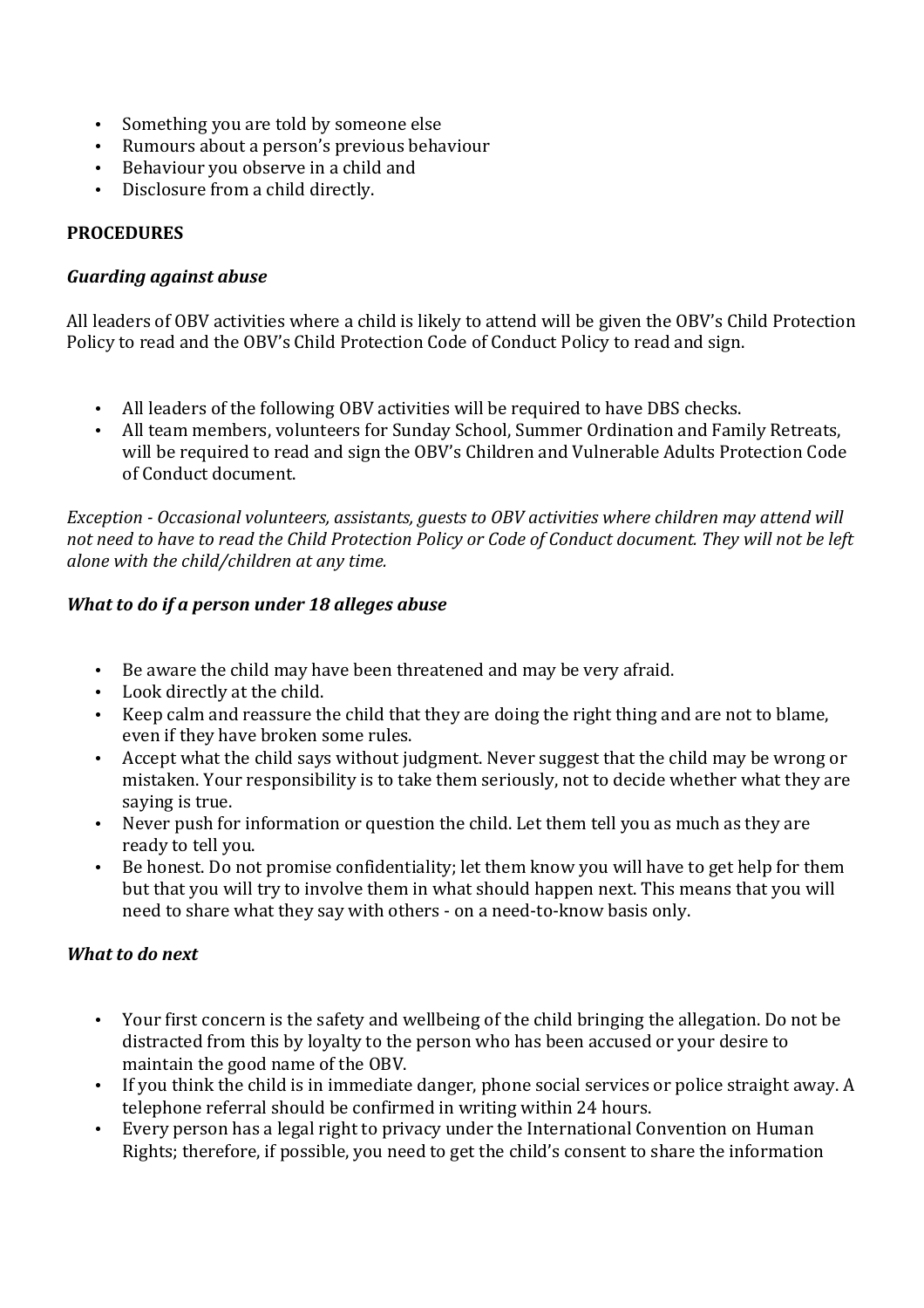they have given you, within the limits described here. However, if necessary, it is legal to pass on information without their consent if you believe they are at risk of significant harm.

- Tell the OBV's Safeguarding officers only. They bear overall responsible for the future handling of the matter on behalf of the charity. The Safeguarding officers should contact the OBV Safeguarding team.
- Make detailed factual notes about the discussion as soon as possible, including time, date and location. Give them to the Safeguarding officers. The Safeguarding officers only will keep them either locked away or password protected. Do not tell anyone else as confidentiality is very important. This is not a matter of concealment but is intended to protect all concerned. It will also protect your sangha from fear, rumour and disharmony which will make it harder to deal with the matter effectively without causing further harm.
- Do not attempt to investigate a criminal allegation. This is the job of the police and to attempt this could prejudice a court case and put the person in danger.

## *OBV Procedures*

## • *Criminal Allegations*

The Safeguarding Officers will report criminal allegations to the police. The Safeguarding Officer will report the allegation also to the Charity Commission. They will report

that that there has been a Safeguarding incident, that the OBV has addressed it according to its Safeguarding policies and the police have been informed.

## • *Secure, confidential record-keeping*

The OBV understands its responsibility for secure and careful record-keeping. The Safeguarding officer will keep a detailed log of all Safeguarding-related incidents as well as conversations and actions related to them. These are kept either in a locked cabinet or safe or in a password-protected electronic file on our computer system. Access to these records is only for the Safeguarding officers and one or two others approved by the OBV's Trustees.

# • *Keeping confidential records for at least 50 years*

The OBV understands that many abuse cases come to light 30 or more years later, so the Centre is required to keep its Safeguarding records safe for at least 50 years. This will include relevant documents and related correspondence. All such documents will be securely retained.

If the OBV closes down, it will give its Safeguarding records to another Oxford Buddha Vihara to keep with their own past confidential records.

# *Reviewing our policies annually*

This document will be reviewed annually by the Safeguarding officers and the review will be recorded in the minutes of trustees meeting. This document is to be read in conjunction with the accompanying OBV's safeguarding vulnerable adult's protection code of conduct.

# **Oxford Buddha Vihara**

Chair: Ven.K\_Dhammasami@oxfordbuddhavihara.org.uk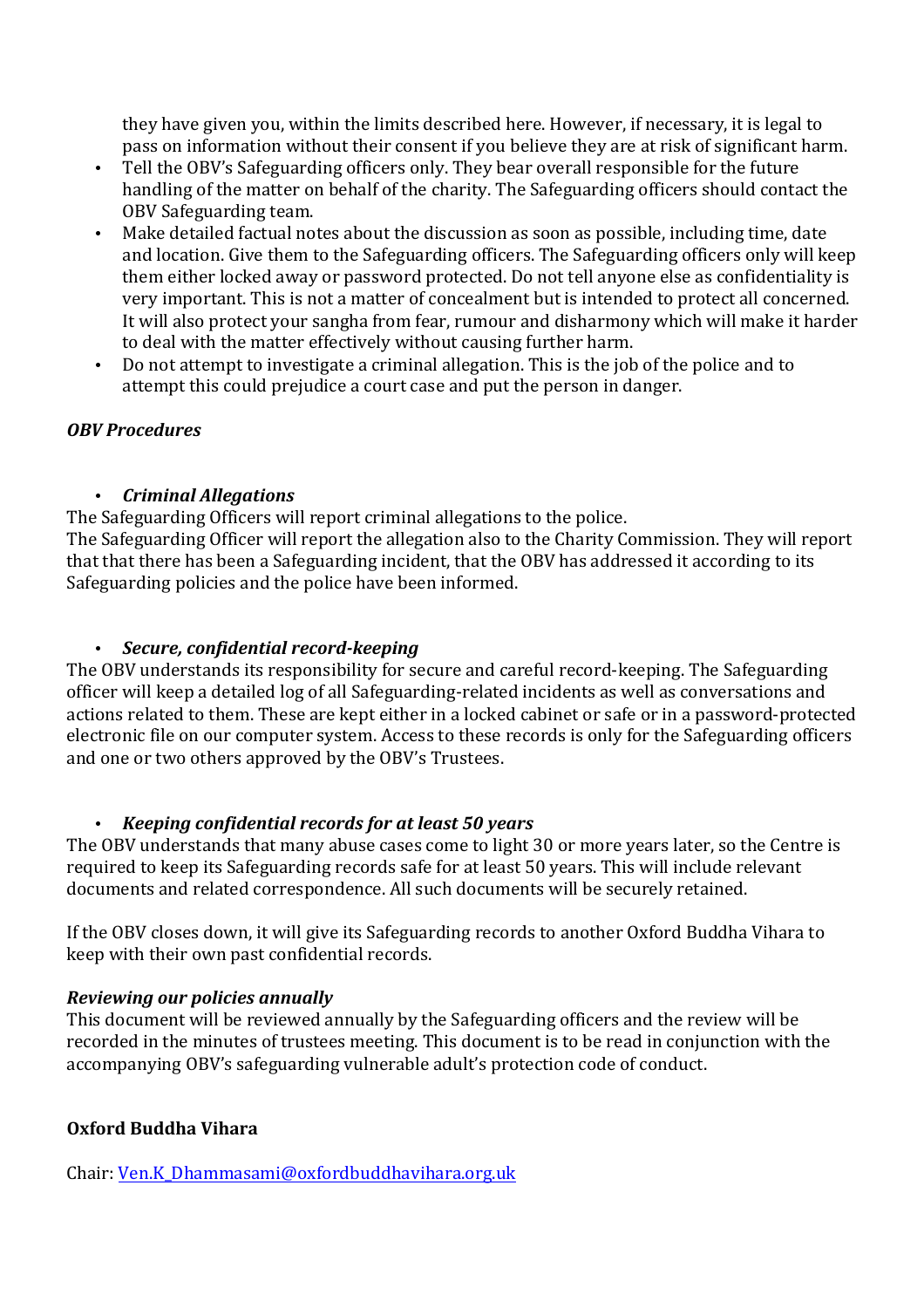Chair's signature: Ven.KDhammasami

Safeguarding officer: ninithet.hlaing@oxfordbuddhavihara.org.uk Safeguarding officer's signature: NinithetThanHlaing

Safeguarding officer: NangHninNuNu.Kyi@oxfordbuddhavihara.org.uk Safeguarding officer's signature: NangHninNuNuKyi

Date: 14 February 2022 **APPENDIX**

## *Types of abuse*

Physical abuse: including hurting or injuring a child, inflicting pain, poisoning, drowning, or smothering.

- 1. Sexual abuse: including direct or indirect sexual exploitation or corruption of children by involving them (or threatening to involve them) in inappropriate sexual activities.
- 2. Emotional abuse: repeatedly rejecting children, humiliating them or denying their worth and rights as human beings.
- 3. Neglect: the persistent lack of appropriate care of children. Appropriate care includes love, stimulation, safety, nourishment, warmth, education, and medical attention.

A child who is being abused may experience more than one type of cruelty. Discrimination, harassment, and bullying are also abusive and can harm a child, both physically and emotionally.

## *Signs of abuse*

These are many and varied. Some have perfectly acceptable explanations. It is useful to be alert to:

- Any injuries that cannot be explained
- Injuries not consistent with falls or rough games
- Undernourishment
- Any allegations made by children concerning abuse
- Sexual activity through words, play or drawing
- Self-harm
- Eating disorders

#### **REFERENCE**

https://www.childhope.org.uk/assets/uploads/28.07.16\_CH\_Child\_Safeguarding\_Policy\_- \_FINAL.pdf (access on 25 January 2021)

https://assets.publishing.service.gov.uk/government/uploads/system/uploads/attachment\_data/f ile/595194/SD8-Office of-the-Public-Guardian-safeguarding-policy.pdf (access on 25 January 2021)